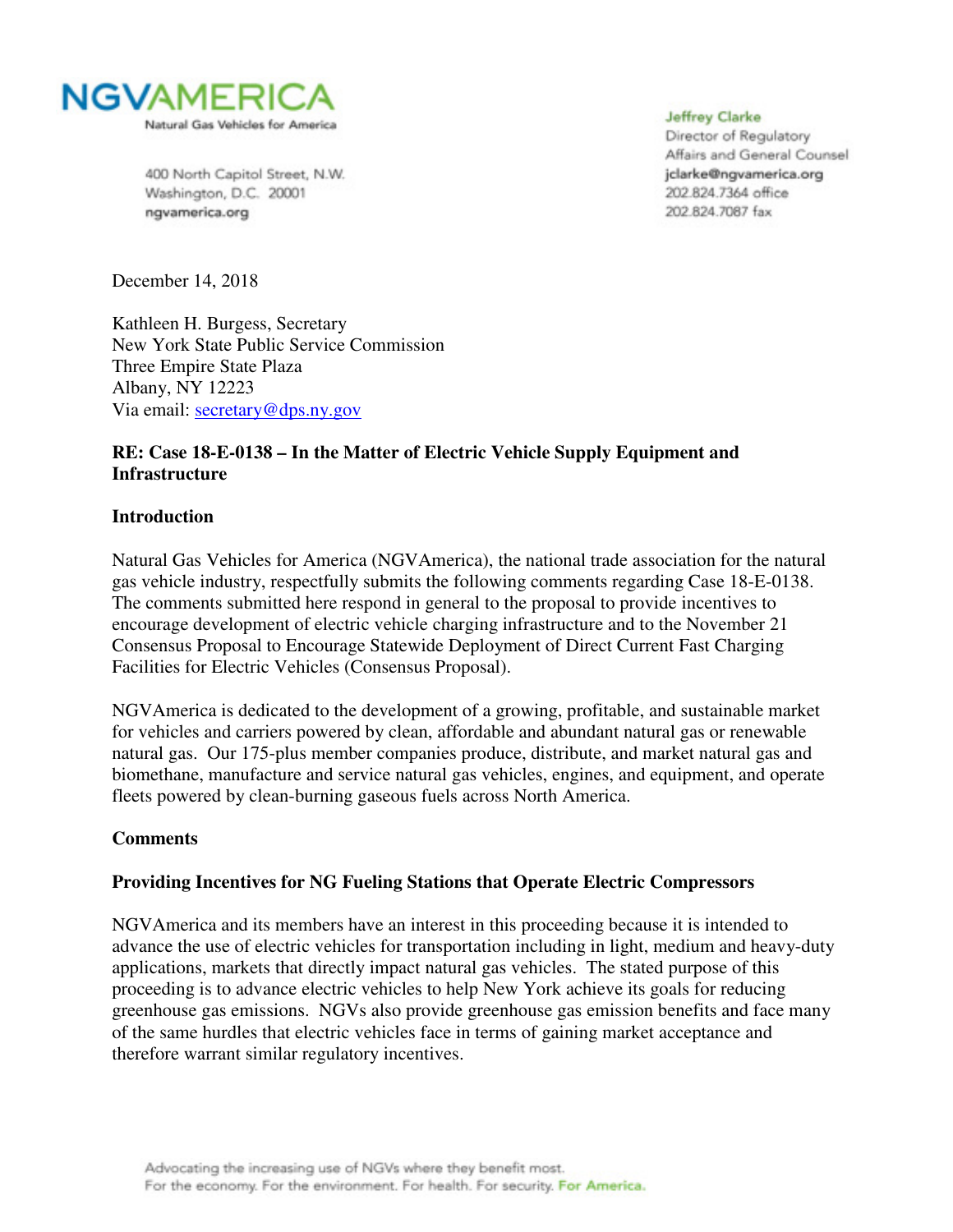The proposed incentives in the Consensus Proposal include direct payments to infrastructure developers and reduced transportation rates, among other things. These incentives are intended to address the initial high costs or stranded costs associated with developing fueling infrastructure that initially will be underutilized until more electric vehicles are operating in the state and using the installed infrastructure. To offset this initial underutilization and to address issues related to demand charges, the proposal includes direct payments and reduced rates to encourage developers to install infrastructure. The proposal includes providing up to a total of \$30 million in direct payments and unspecified amounts of other incentives.

NGVAmerica contends that its members and natural gas fueling developers face similar challenges when developing natural gas fueling infrastructure. Specifically, natural gas developers utilizing electric compressors at compressed natural gas fueling stations can incur high demand charges associated with these stations. These demand charges initially disproportionately impact the retail price of fuel dispensed at stations that in the early years of development often are underutilized. The higher demand charges discourage investments in natural gas fueling infrastructure. Because natural gas stations are using electricity, are providing increased base load for New York, are delivering greenhouse gas benefits and supporting economic development in the state of New York, they similarly should receive economic support. Moreover, providing incentives for NGVs will provide greater opportunity for the state to achieve its greenhouse gas reductions targets because NGVs are available in a number of applications that are not yet feasible or practical to power with electric batteries and therefore encouraging NGVs will enable the state to address more total emissions than if it only encourages electric vehicles.

To assure fair competition in New York and advance the market for a variety of types of vehicles that deliver lower greenhouse gas emissions, we recommend the following be included as part of this proceeding:

- 1) Provide the same discounted delivery rates for electric compressors in operation at natural gas fueling stations;
- 2) Provide the same opportunities for electric compressors installed at natural gas fueling stations to qualify for the business incentive rates offered by utilities;
- 3) Provide payments for a period of years to newly installed natural gas to offset demand charges in a way that is commensurate with the payments provided to electric stations;
- 4) Alternatively (in lieu of direct payments) provide discounted demand charges for natural gas stations for the duration of the fast charger incentive program;
- 5) If no incentives are provided to natural gas fueling stations take steps to provide discounted rates to natural gas fueling stations or otherwise ensure they are not subsidizing EV infrastructure through the rates they are charged.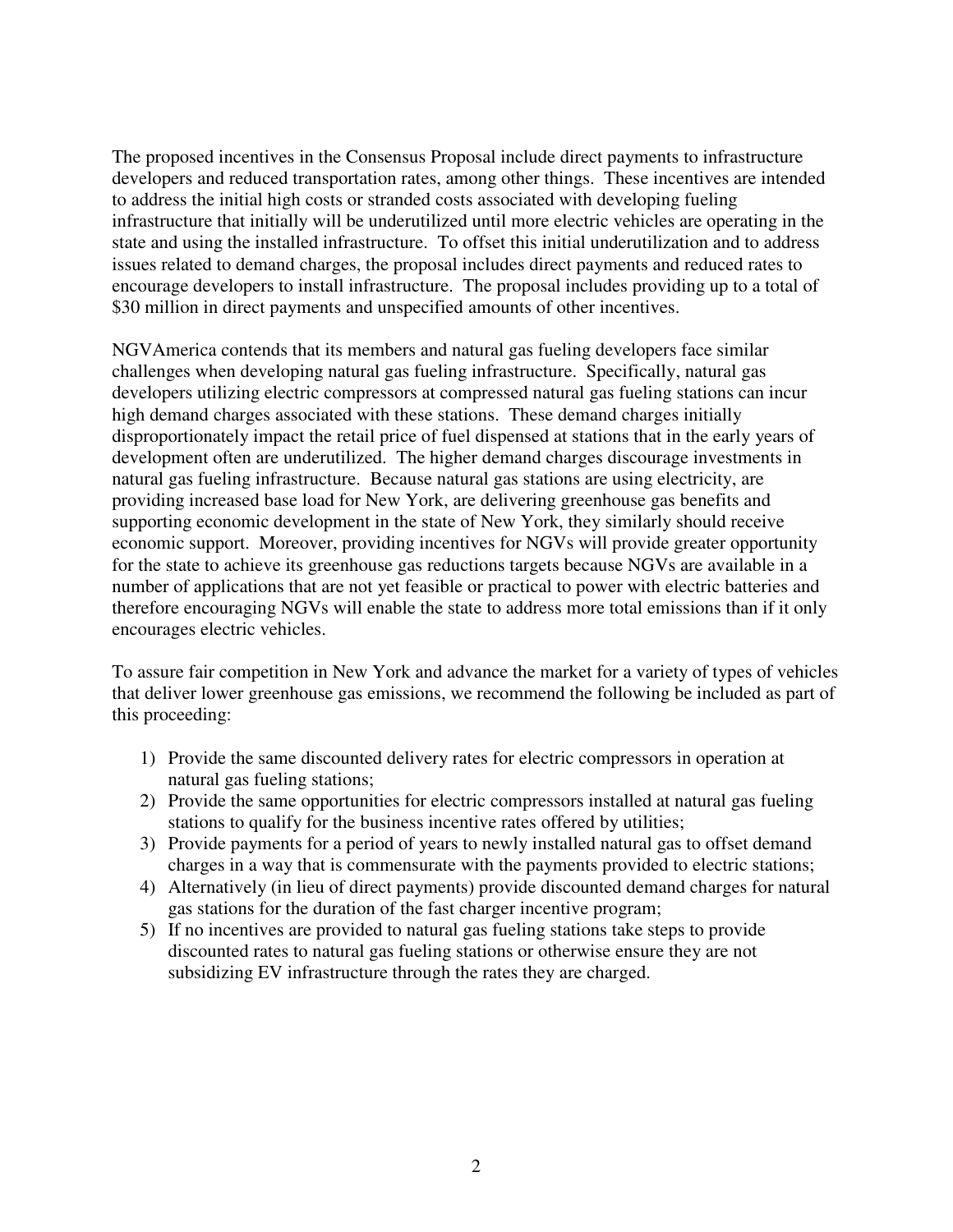## **Natural Gas Vehicles Are Environmentally Sustainable, Proven Technology and Commercially Available**

The U.S. market for natural gas vehicles currently consists of between 175,000 and 200,000 onroad vehicles, consuming  $550 - 600$  million gasoline gallon equivalents of natural gas in  $2017$  $2017$  $2017$ .<sup>1</sup> NGVs are road-tested, proven, and commercially-available from a variety of mainline automakers, truck and bus manufacturers. Fuel providers stand ready to increase infrastructure in response to growing demand whether it be in the on-road light-duty and heavy-duty vehicle markets or in the off-road marine and rail sectors. No other powertrain is as sustainable, clean, domestic, abundant, safe, reliable, affordable, adaptable, and competitive across all vehicle classes. No alternative fuel powertrain uses as much low-carbon, renewable fuel as do today's natural gas vehicles.

Natural gas is a sustainable transportation fuel because it already reduces numerous harmful pollutants and it offers the potential for significant additional emission reductions through efficiency improvements, blending or substitution with abundant sources of renewable natural gas (RNG) or hydrogen (power-to-gas fuel production), and it can support not only NGVs but also fuel cell vehicles, electric vehicles, and methanol vehicles. RNG is derived from biogas that has been captured from organic waste streams at landfills, wastewater treatment facilities and anaerobic digestion of manure and agricultural waste. The captured biogas is subsequently refined and upgraded to fuel quality standards that make it indistinguishable from geologic natural gas. RNG is fully fungible in our nation's existing energy infrastructure and can be used to fuel natural gas vehicles.

Market success in the U.S. is being achieved in transit and shuttle buses, refuse trucks, and shorthaul trucking. In refuse, new natural gas trucks account for more than 25 percent of all new orders. In the heavy-duty segment, Waste Management (WM) has led the way in this sector, deploying more than 6,000 natural gas refuse trucks and installing 120 plus fueling stations. WM recently announced the opening of a new \$30 million renewable natural gas facility in Kentucky that will produce enough fuel to power 800 of the company's natural gas refuse trucks each year. Demand is similarly strong in transit where natural gas buses represent about 35 percent of all transit bus orders and 12,000 transit buses or nearly 20 percent of the current fleet is powered by natural gas.

In medium- and heavy-duty vehicles, NGVs offer unmatched emission reduction benefits. Today's natural gas vehicles are powered by extremely clean, low-NOx or zero-equivalent natural gas engines. Natural gas engines achieve emission reductions that are 90 percent cleaner than federal standards and 90 percent cleaner than the newest diesel vehicles without requiring complex emission control systems or use of additives. Included among these new, cleaner natural

 $\overline{a}$ 

<span id="page-2-0"></span><sup>&</sup>lt;sup>1</sup> EIA AEO 2018 estimates total on-road natural gas fuel consumption in 2017 at approximately 654 million gasoline gallon equivalents (GGE) after converting quadrillion Btu to GGE units. Based on our own independent survey of members and fuel providers, we can to confirm sales volumes of about 535 million GGE; this figure is not complete however as some retailers are unwilling to share data. This figure nevertheless likely represents fuel volumes from the major market suppliers. Based on these factors, we estimate the U.S. on-road market in 2017 probably included sale volumes of between 550 – 600 million GGE.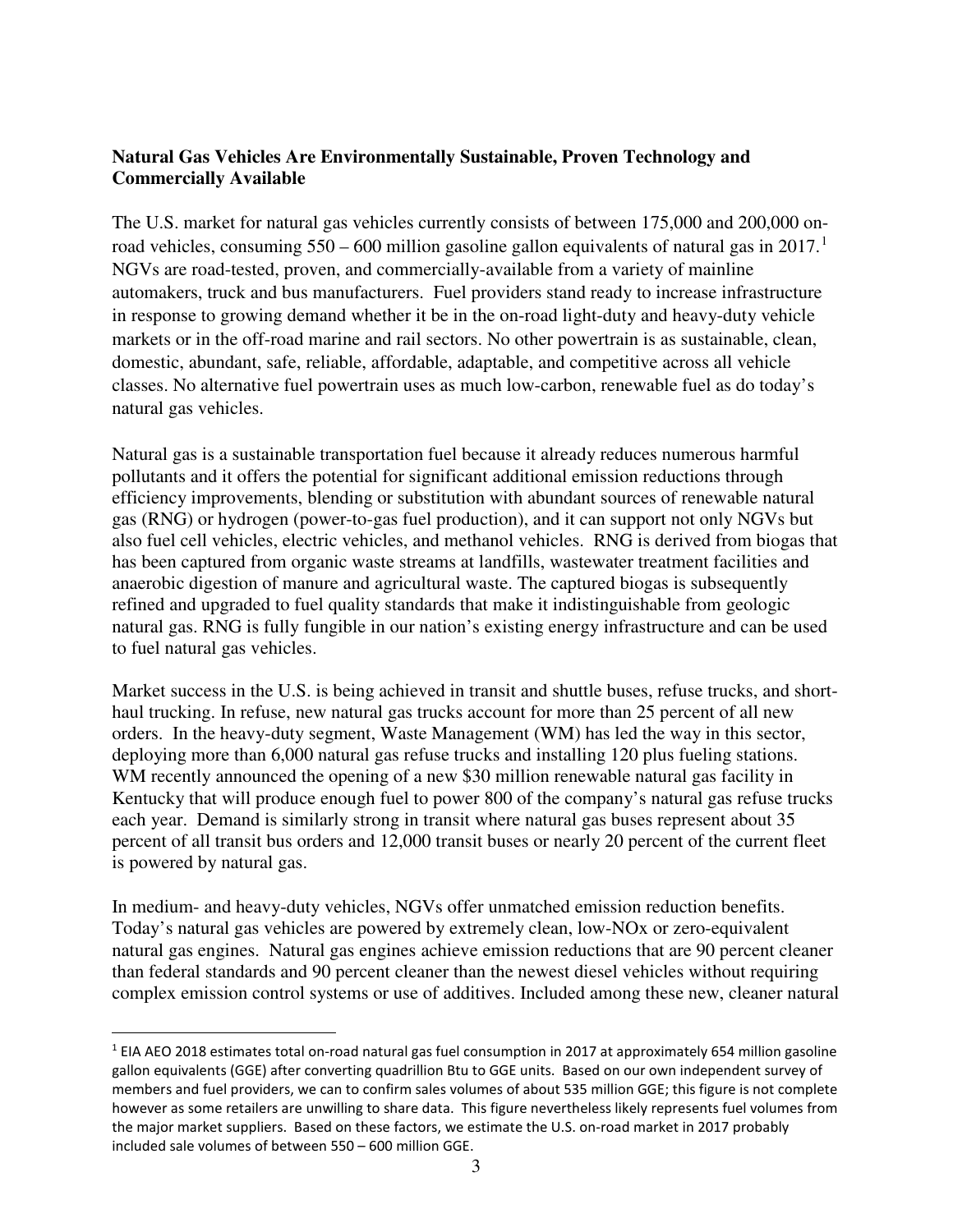gas engines is the Cummins Westport ISX12N produced in Jamestown, New York. Incentives, economics, and the desire by businesses to reduce their emissions are driving this market. Today virtually all heavy-duty truck manufacturers offer natural gas vehicles. Natural gas trucks and buses offer a proven and cost-effective solution for communities desiring to offset harmful emissions. Investing in NGVs reduces more total emissions for each dollar spent than any other on-road option today.

Newer natural gas engines benefit from improvements in efficiency and engine controls that greatly limit greenhouse gas emissions. Continued improvements and advancement in internal combustion engines and truck designs hold the promise of further reducing emissions from future natural gas vehicles. The greater use of renewable natural gas is another way that NGVs are delivering significant, cost-effective reductions in greenhouse gas emissions. According to Argonne National Laboratory's GREET model, the estimated lifecycle CO2-equivalent emission *reductions* of NGVs operating on RNG when compared to gasoline vehicles are 84% (from landfill gas) to 129% (actually *negative* lifecycle emissions when considering manure-based anaerobic digesters).

Renewable natural gas by our estimates now accounts for about 30 percent of on-road natural gas consumption and by the end of 2018 is expected to account for 37 percent of all on-road consumption of natural gas.<sup>[2](#page-3-0)</sup> According to the U.S. EPA RFS Program, fuel providers in 2017 supplied a total of 242.5 million ethanol gallon equivalents of renewable natural gas. This equates to approximately 162.5 million gasoline gallon equivalents (GGE) of RNG. For 2018, EPA estimates RNG suppliers will have produced 309 million ethanol gallon equivalents of RNR or about 206 million GGE. Renewable natural gas is a relatively new entrant to the transportation sector and has shown tremendous growth in just a few years, more than 700 percent since 2014. EPA's RFS Program assures there will be even more RNG available in 2019 as it has set a level of 399 million gallons for RNG.

As the figures here indicate, RNG volumes are a real, significant, and growing portion of the total fuel used by NGVs. For a variety of reasons, we believe that RNG use will continue to expand in future years. This includes policies in states that encourage biogas production, the investments being made by WM and other refuse companies, and the fact that utilities and fuel providers are looking to expand their offerings of renewable fuel. Clean Energy, a major fuel provider of natural gas, announced that it plans to increase the supply of RNG to its retail stations and expects to sell 100 million GGE of RNG in 2018.<sup>[3](#page-3-1)</sup> Recent studies conducted in California, Idaho and Oregon indicate that significant quantities of RNG could be available for use.

<span id="page-3-1"></span><span id="page-3-0"></span><sup>&</sup>lt;u>.</u> <sup>2</sup> The renewable natural gas percentages are based on EPA RFS reported volumes of renewable natural gas for 2017, EIA AEO 2018 estimates of on-road natural gas fuel use and NGVAmerica's own estimate of on-road fuel volumes. Other data sets available include the *NG Annual* which includes volumes of about 390 million GGE for 2017; using this figure, RNG accounts for more than 40 percent of the volumes reported to EIA by gas utilities. <sup>3</sup> https://www.cleanenergyfuels.com/press-room/clean-energy-bp-expand-renewable-natural-gas-supplyagreement-growing-number-fleets-asking-clean-fuel/